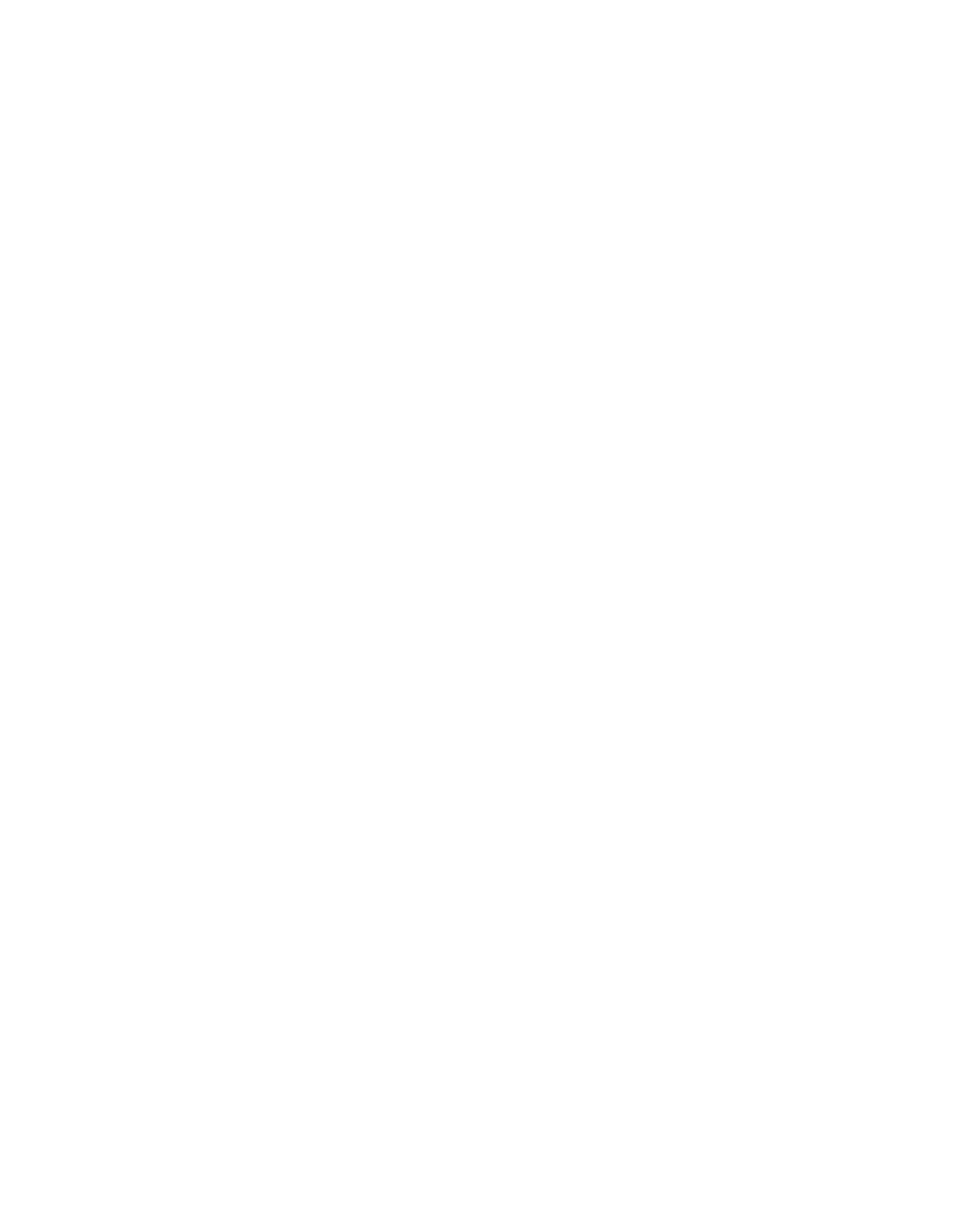# <span id="page-2-0"></span>**Section 6 Control of Materials**

#### <span id="page-2-1"></span>**3-601 General**

Section 6, "Control of Materials," of the *Standard Specifications*, describes the contractor's responsibilities regarding materials used on the project.

The service life of a properly designed highway depends on the construction methods and quality of materials used in the highway's construction. The resident engineer must verify that materials used in the work comply with contract specifications. This section presents general guidelines for assuring that specifications are met.

Materials Engineering and Testing Services (METS) will assign inspectors for materials that require inspection during manufacture or at the source of supply. Obtain a properly completed Form CEM-3101, "Notice of Materials to Be Used," which lists the contractor's sources of materials and the location at which those materials can be inspected. Review this form to verify that all expected materials are included, then forward the completed form to METS. METS will assure the proper assignment of inspectors and notify the suppliers of the required inspections. Refer to Section 6-202, "Responsibilities for Acceptance of Manufactured or Fabricated Materials and Products," of this manual for additional information.

For a list of products inspected by METS, refer to Table 6-2.1, "Inspection of Fabricated and Manufactured Materials," of this manual.

Not all products will be inspected by METS. METS has assigned to the resident engineer the inspection and release at the job site of products listed in Table 6-2.2, "Materials Acceptance Based on Authorized Material List," and Table 6-2.3, "Materials Accepted by Certificate of Compliance," of this manual.

Do not allow any material to be incorporated into the work until the required evidence or certificate of compliance has been received and until the field inspection has been completed at the job site.

### <span id="page-2-2"></span>**3-602 Department-Furnished Materials**

Section 6-1.02, "Department-Furnished Materials," of the *Standard Specifications* describes the conditions under which the contractor receives materials. The resident engineer's duties related to these materials include the following:

- Review the special provisions for materials to be Department-furnished. For materials manufactured specifically for the project, such as signs, check with the district unit responsible for ordering them to make sure they will be available when the contractor requests them.
- Obtain the contractor's written request for all Department-furnished materials. Retain a copy of the request in the project file under Category 52, "Charges to Total Contract Allotment."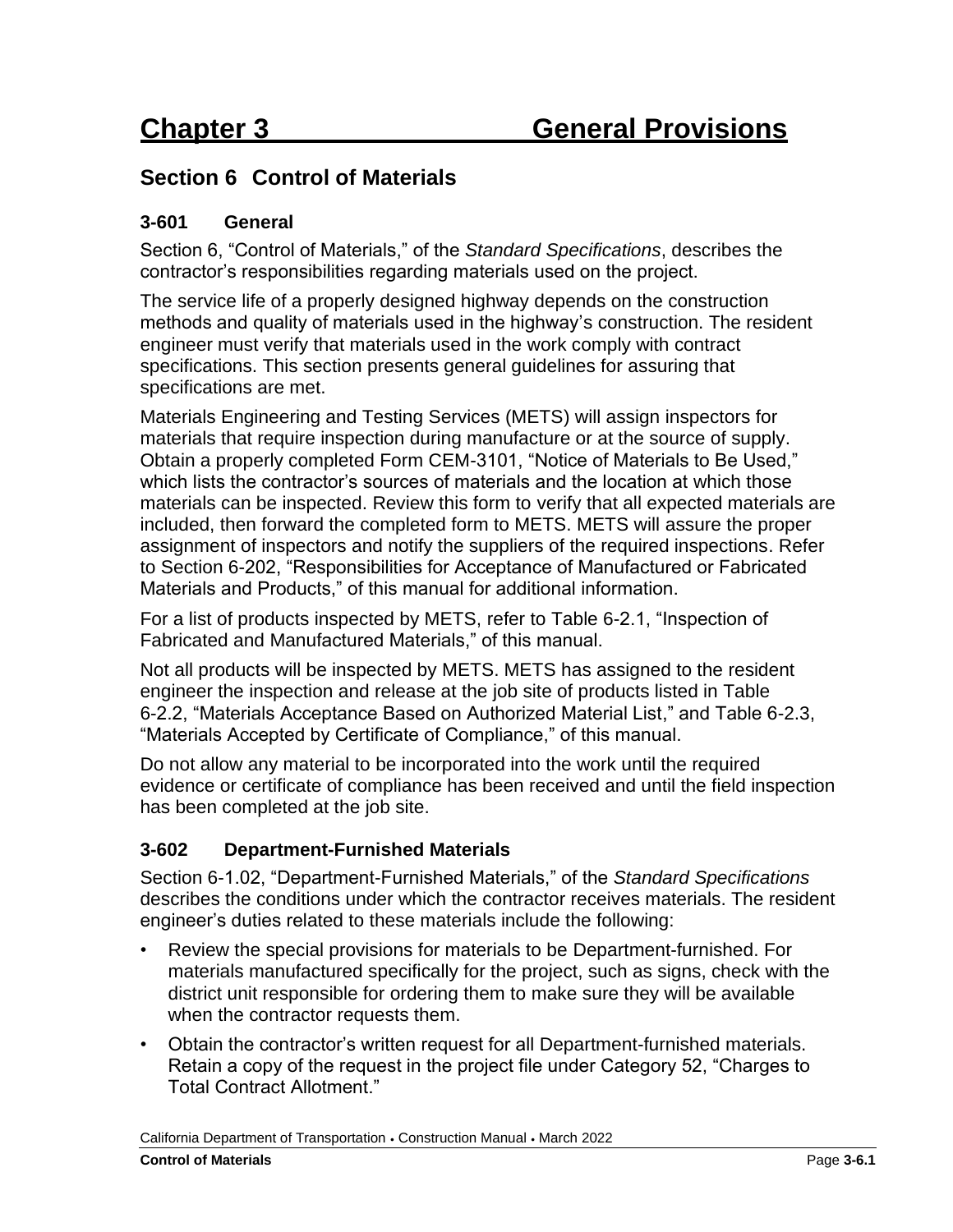- Verify that the contractor signs a receipt for the materials when they are delivered. Retain a copy of the receipt in the project file.
- If Department-furnished materials are damaged or lost, deduct a sufficient amount from the contractor's monthly estimate to cover the estimated cost of repair or replacement, pending such repair or replacement.
- Assure the return or disposal of Department-furnished material that has not been used in the work.

## <span id="page-3-0"></span>**3-603 Local Materials**

Section 6-1.03, "Local Materials," of the *Standard Specifications*, covers the requirements for the use of local materials and the resident engineer's responsibility for testing the material. This section also requires the contractor to furnish material from any source the contractor may elect; however, when mandatory local sources of certain materials are designated in the special provisions or on the plans, the contractor must furnish material from those designated mandatory sources.

If the contractor elects to obtain material from a non-mandatory local source, the contractor is responsible for making all arrangements necessary to obtain materials from that source. The contractor must furnish the resident engineer with a copy of the contractor's agreement with the property owner and provide copies of all necessary permits, licenses, and environmental clearances before removing any material. Refer to Section 3-510, "Coordination With Other Entities," of this manual and Section 5-1.20, "Coordination With Other Entities," of the *Standard Specifications* for additional information.

If Caltrans has entered into agreements with property owners in the vicinity of a project for obtaining material from an owner's property, the arrangements are made solely for the purpose of providing all bidders an equal opportunity to obtain material from that property. Provide the contractor a copy of the agreement between Caltrans and the property owner. Refer to Section 3-510 of this manual for more information.

The special provisions may require the contractor to obtain materials from a specified source. It may be necessary for the contractor to process the material as indicated in the special provisions to produce acceptable materials from this source.

If the resident engineer determines that the specified local material source can no longer be used for any reason, designate an alternative local material source for the balance of the material. Pay for the costs associated with the change in material source as extra work.

Occasionally, it becomes necessary to obtain additional embankment material from outside the local area and there is no item for "imported borrow." Under these circumstances, it is normal practice for Caltrans to locate an alternative source for this material. Consult with the district materials engineer for help locating an alternative material source.

In accordance with the State Contract Act, material sources must comply with the Surface Mining and Reclamation Act of 1975 (SMARA). Refer to Chapter 7, "Environmental Stewardship," of this manual and the Department of Conservation's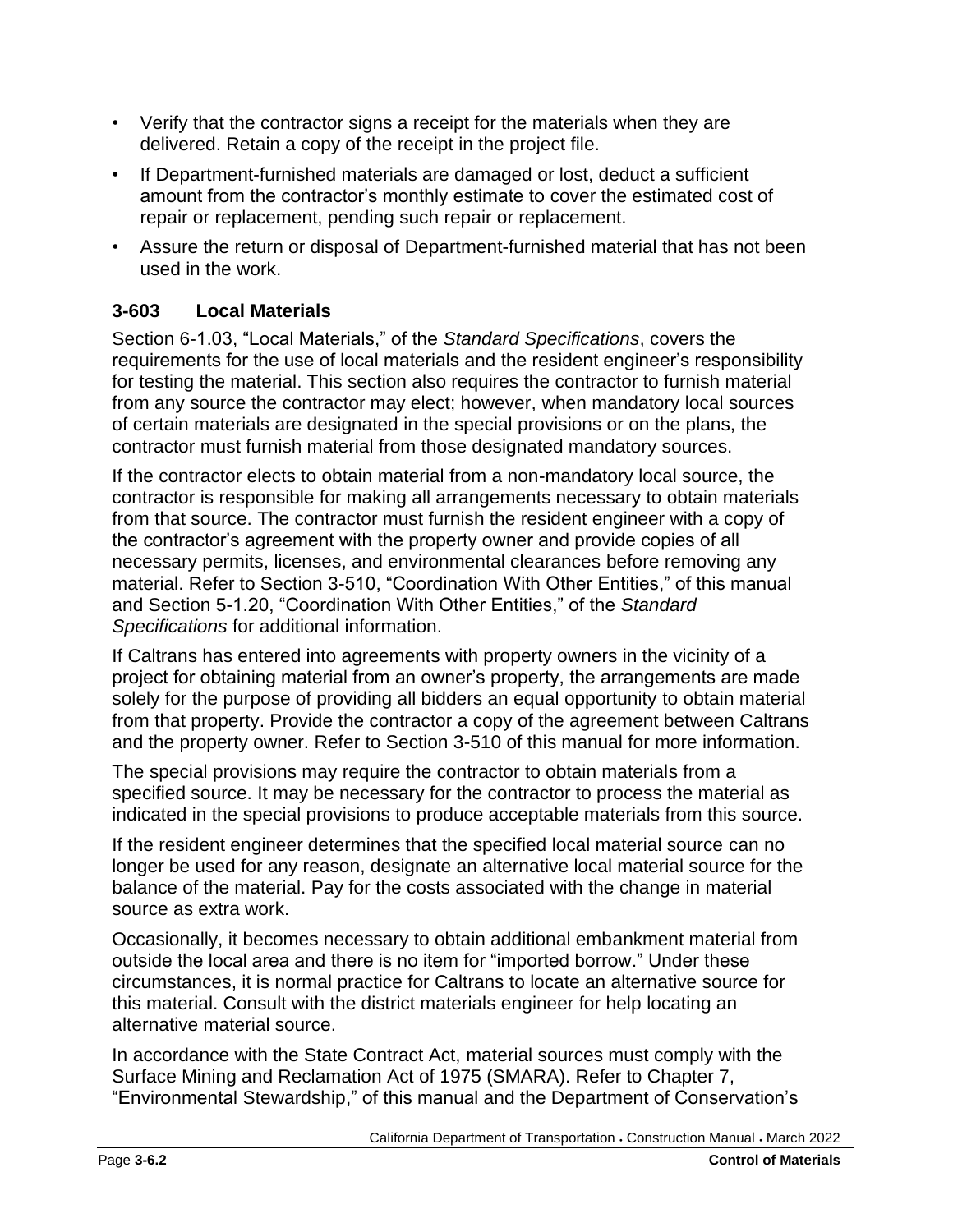website at the link provided later in this section for further information regarding SMARA requirements.

If a change order directs the contractor to obtain material from Caltrans' chosen source, the Federal Highway Administration (FHWA) considers the source mandatory. The FHWA then requires written approval of a public interest finding before approval of the change order.

At a minimum, the public interest finding, written by the resident engineer, must include the following:

- The reason the chosen source is the most economical. If the determination is not based on economy, other reasons such as public safety or convenience must be included.
- The alternatives considered.
- The effect on the value of the material site.

All such sites are subject to compliance with SMARA. Mining operations determined to be in compliance are listed on the AB 3098 SMARA Eligible List. This list can be obtained from the Division of Construction or at the Department of Conservation's website:

#### <https://www.conservation.ca.gov/dmr>

The requirements listed do not apply to "local borrow," as defined in Section 19-7, "Borrow Material," of the *Standard Specifications*. Refer to Chapter 7, "Environmental Stewardship," of this manual for a list of mining operations that are or are not subject to SMARA requirements.

#### <span id="page-4-0"></span>**3-604 Buy America**

Section 6-1.04 "Buy America" of the *Standard Specifications* includes Buy America provisions for crumb rubber, steel, and iron materials. Buy America provisions apply to Caltrans projects regardless of funding source, unless the special provisions indicate otherwise.

#### <span id="page-4-1"></span>3-604A Crumb Rubber

Buy America requirements apply to crumb rubber incorporated into the work. The crumb rubber must be produced in the United States and derived from waste tires taken from vehicles owned and operated in the United States. Verify that the contractor submits a certificate of compliance with furnished crumb rubber showing compliance with Buy America requirements.

#### <span id="page-4-2"></span>3-604B Steel and Iron Materials

Buy America requirements apply to steel and iron materials permanently incorporated into the work. This includes steel and iron components of a manufactured product regardless of the overall composition of the manufactured product. For example, Buy America applies to the steel welded wire reinforcement or steel reinforcing components of a precast reinforced concrete pipe.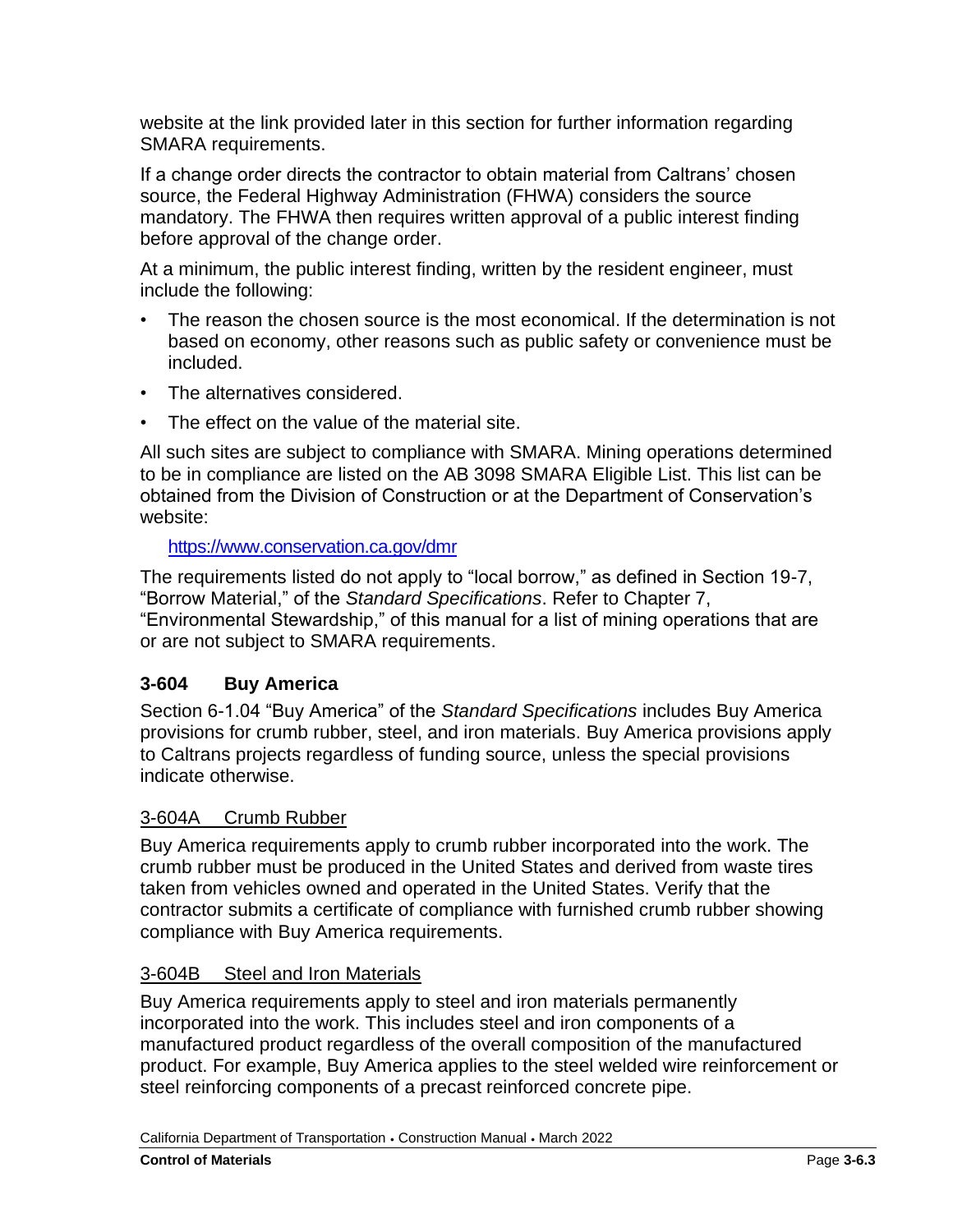The steel and iron materials must be melted and manufactured in the United States, except that foreign pig iron or processed, pelletized, and reduced iron ore may be used in the domestic production of the steel and iron materials.

Manufacturing begins with the initial melting and mixing and continues through the bending and coating stages. Coating includes all processes that protect or enhance the value of the material to which the coating is applied.

The manufacturing process for a product with steel or iron content is considered complete when the product is ready for use in items such as fencing, posts, and girders. It could also be considered complete if the material is installed as a component of a more complex product through further assembly, as is the case for a traffic signal head. The final assembly process does not need to be accomplished domestically as long as the steel or iron component is only installed and no manufacturing process is performed on the steel or iron component.

A certificate of compliance from the manufacturer, not the contractor, showing compliance with Buy America requirements must accompany products with steel or iron content. Verify receipt of the required certificates of compliance and mill test reports.

### <span id="page-5-0"></span>*3-604B (1) Resident Engineer Approval of Minimum Use Requirements*

Buy America requirements do not apply to a minimal use of steel and iron materials incorporated in the work as specified in Section 6-1.04C, "Steel and Iron Materials," of the *Standard Specifications*.

Before incorporating foreign steel and iron materials into the work, the contractor must submit documentation regarding the quantity and value of the foreign steel and iron to the resident engineer. Review the documentation to determine if it supports the minimum-use rule before allowing the material to be incorporated into the project. If the minimum-use rule applies, approve the exception in writing. This applies as a one-time total exemption for each contract and not for each purchase. File the documentation, exceptions, and a running total of the value of minimum-use foreign steel and iron under Category 41, "Report of Inspection of Material."

### <span id="page-5-1"></span>*3-604B (2) Federal Highway Administration Approval of Waivers*

Caltrans does not have the authority to allow the use of foreign steel and iron content in products subject to Buy America in federal-aid projects without FHWA approval, except under the minimum-use rule. The California FHWA division administrator may grant waivers only upon receiving concurrence from FHWA headquarters in Washington, D.C. Approval or denial may take several months.

Approval by FHWA of the waiver is required before allowing foreign steel or iron that exceeds the minimum-use rule into the project. Lack of an FHWA-approved waiver can result in the loss of all federal funds for the project.

The contractor must submit the following information to the resident engineer when requesting a waiver to Buy America requirements:

• A detailed description of the waiver item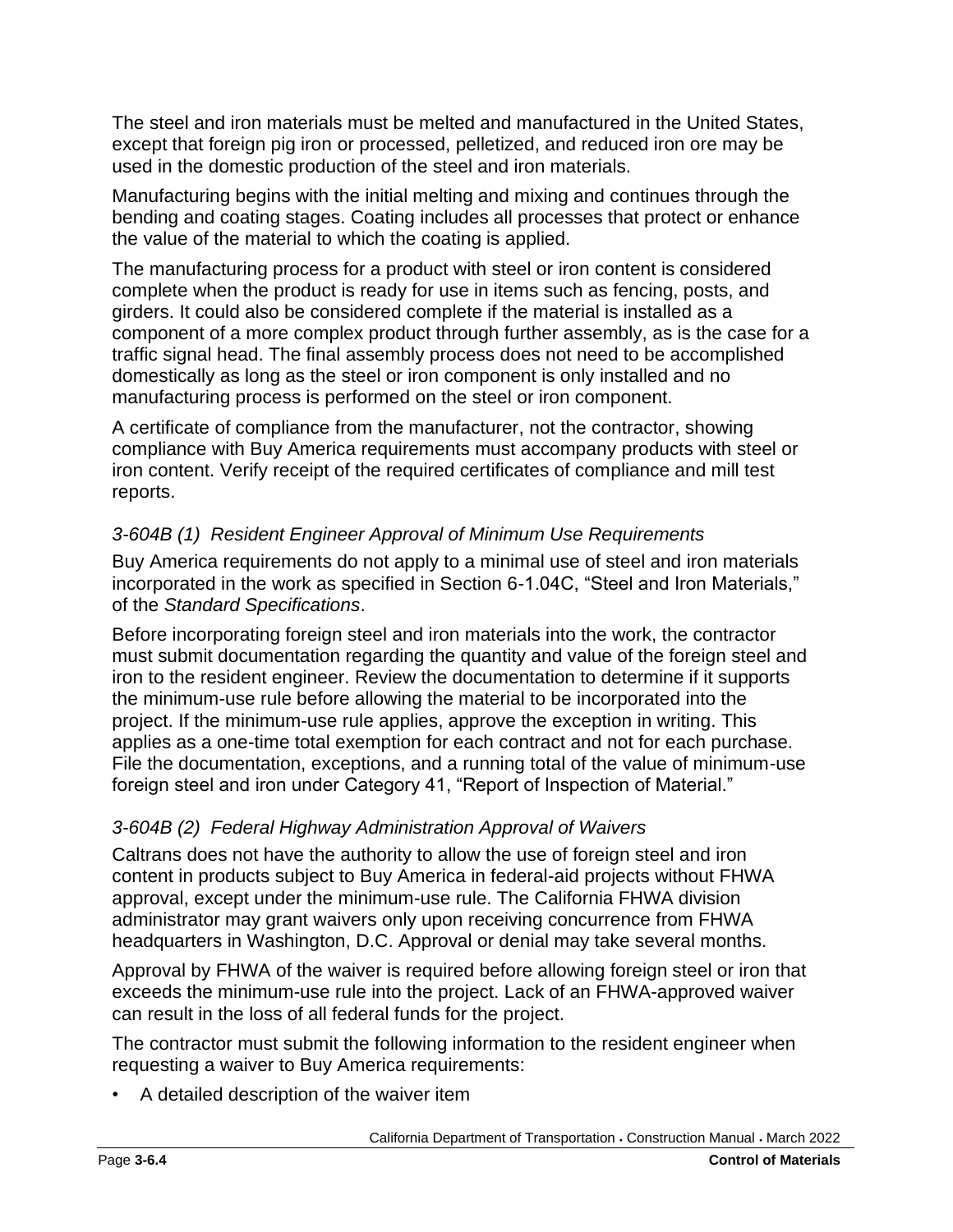- Item cost—obtained from the manufacturer or supplier
- The country of origin for the product
- The reason for the waiver

The resident engineer must provide the following information when preparing a waiver request for the FHWA engineer:

- The contractor's waiver submission and support information
- Federal-aid project number, description, project cost, and location
- Narrative of the efforts taken to locate a domestically manufactured product
- Analysis of proposed redesigns using available domestic products

### <span id="page-6-0"></span>**3-605 Brand or Trade Names and Substitutions**

When specific brand or trade names are used to designate required products, the contractor may furnish other products that are of equal or better quality.

A product is not necessarily equivalent merely because it is on an Authorized Material List published by Caltrans. These lists indicate that the products meet the general qualifications. However, some of the listed products may not meet the specific needs of the project or may not be appropriate for a particular location because of factors such as climate conditions or maintenance difficulties. Consult with the responsible unit (the Design Unit, Traffic Unit, Maintenance Unit, or METS, for example) before making decisions about the acceptability of substitutes.

# <span id="page-6-1"></span>**3-606 Buy Clean California Act**

Section 6-1.06, "Buy Clean California Act," of the special provisions includes both authorized material list and environmental product declaration (EPD) requirements for eligible materials or products, including carbon steel rebar, structural steel, flat glass, and mineral wool board insulation.

Review applicability of these provisions based on project cost, project duration, and use quantities of the eligible materials by source. Projects or quantities not meeting the specified criteria are exempt from Buy Clean California Act (BCCA) requirements. Discuss project specific BCCA requirements at the preconstruction conference as applicable.

For carbon steel rebar material subject to BCCA compliance, the source mill must be on the authorized material list for BCCA compliant mills. These mills have demonstrated compliance with the Department of General Services' maximum acceptable global warming potential limits. Review source mill information on Form CEM-3101, "Notice of Materials to be Used," for authorized material list compliance. Upon delivery of such materials to the project, review the certified mill test reports to verify the source mill is listed on the authorized material list. Carbon steel rebar material subject to BCCA compliance that is not from a source on the authorized material list may not be used.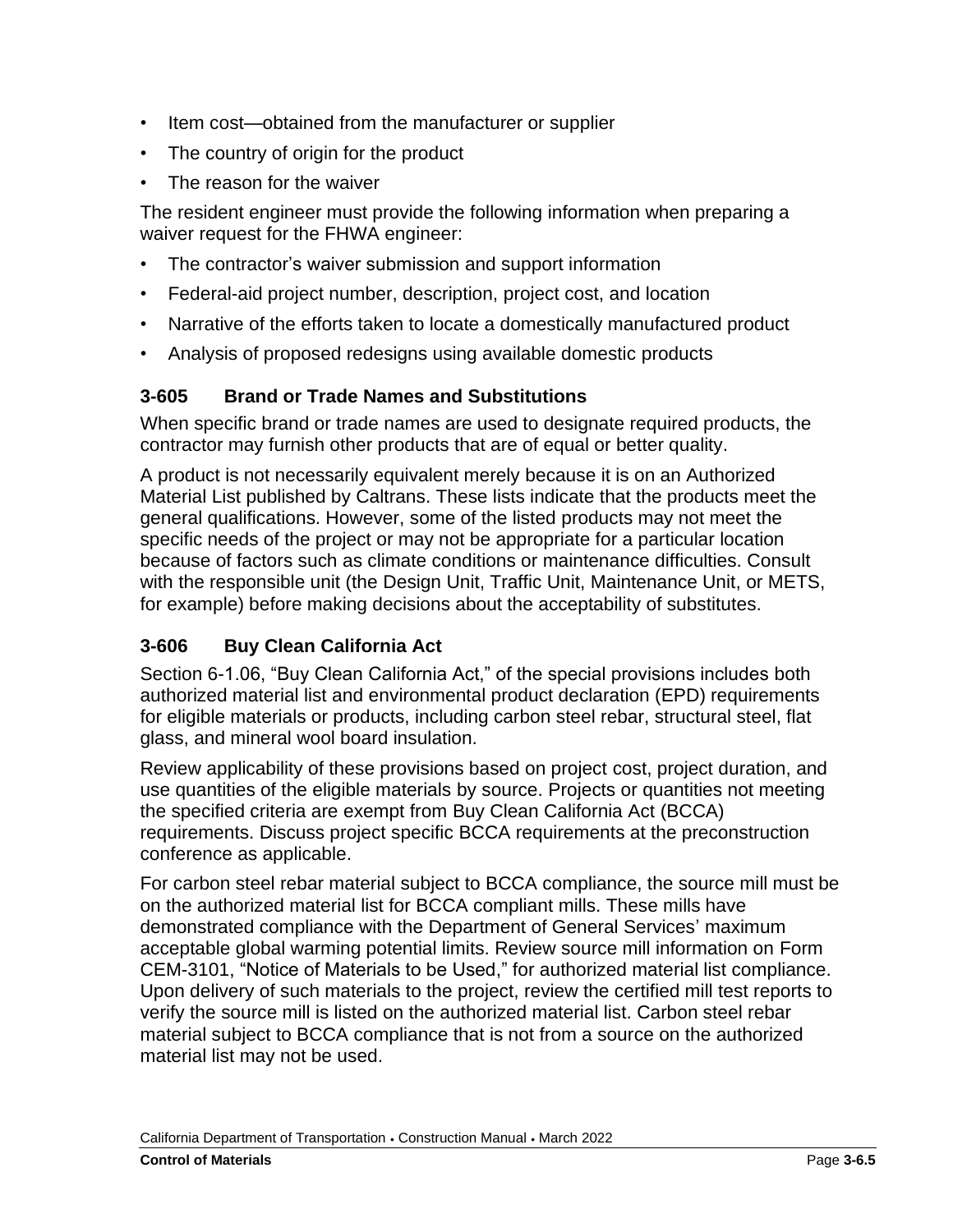For structural steel subcategories, mineral wool board insulation, and flat glass materials subject to BCCA compliance, contractors must submit facility-specific material or product EPDs as an action submittal at least 15 days before installing the material or product. The EPD must show that the global-warming potential of the material or product is less than or equal to the maximum acceptable global-warming potential values published by the Department of General Services at:

### https://www.dgs.ca.gov/

Subject materials with EPDs greater than their maximum acceptable value cannot be used on the project. If the contractor fails to provide an EPD for structural steel subcategories, mineral wool board insulation, or flat glass materials subject to BCCA compliance, installation may not proceed and no compensation can be made, including materials-on-hand payments, for these materials. Work with your METS representative in reviewing EPD action submittals. Upon delivery of such materials to the project, review the certified mill test reports to verify the source mill is consistent with the compliant facility-specific EPD.

EPD submittals are made by PDF copy to the resident engineer and through the Data Interchange for Materials Engineering site at:

## https://dime.dot.ca.gov/

Contractors will need to register in advance to use the data interchange site.

EPDs are developed in conformance with program category rules established by program operators. Contractors are to use the product category rule in effect on the date of bid opening unless otherwise authorized. Only consider a more recently dated product category rule if requested by the contractor. If a product category rule for material or product has expired without replacement as of the bid opening date, no EPD is required for that material or product. METS maintains an up-to-date listing of product category rules, in addition to related Buy Clean California Act information at:

<https://dot.ca.gov/programs/engineering-services/environmental-product-declarations>

Regardless of the specified means of for BCCA compliance, either authorized material list or EPD action submittal, the contractor is required to report the represented quantity of BCCA compliant material for each shipment within 5 business days of receipt at the job site. This reporting is done through the Data Interchange for Materials Engineering site.

# <span id="page-7-0"></span>**3-607 Quality Assurance**

Quality assurance encompasses all materials and construction activities on a project and directly affects the service life of a transportation facility.

Section 6-2, "Quality Assurance," of the *Standard Specifications* includes provisions covering the contractor's quality control over the work and Caltrans' verification and acceptance of the work.

Section 6-2.02, "Quality Control," of the *Standard Specifications* informs the contractor of general quality control requirements regarding the materials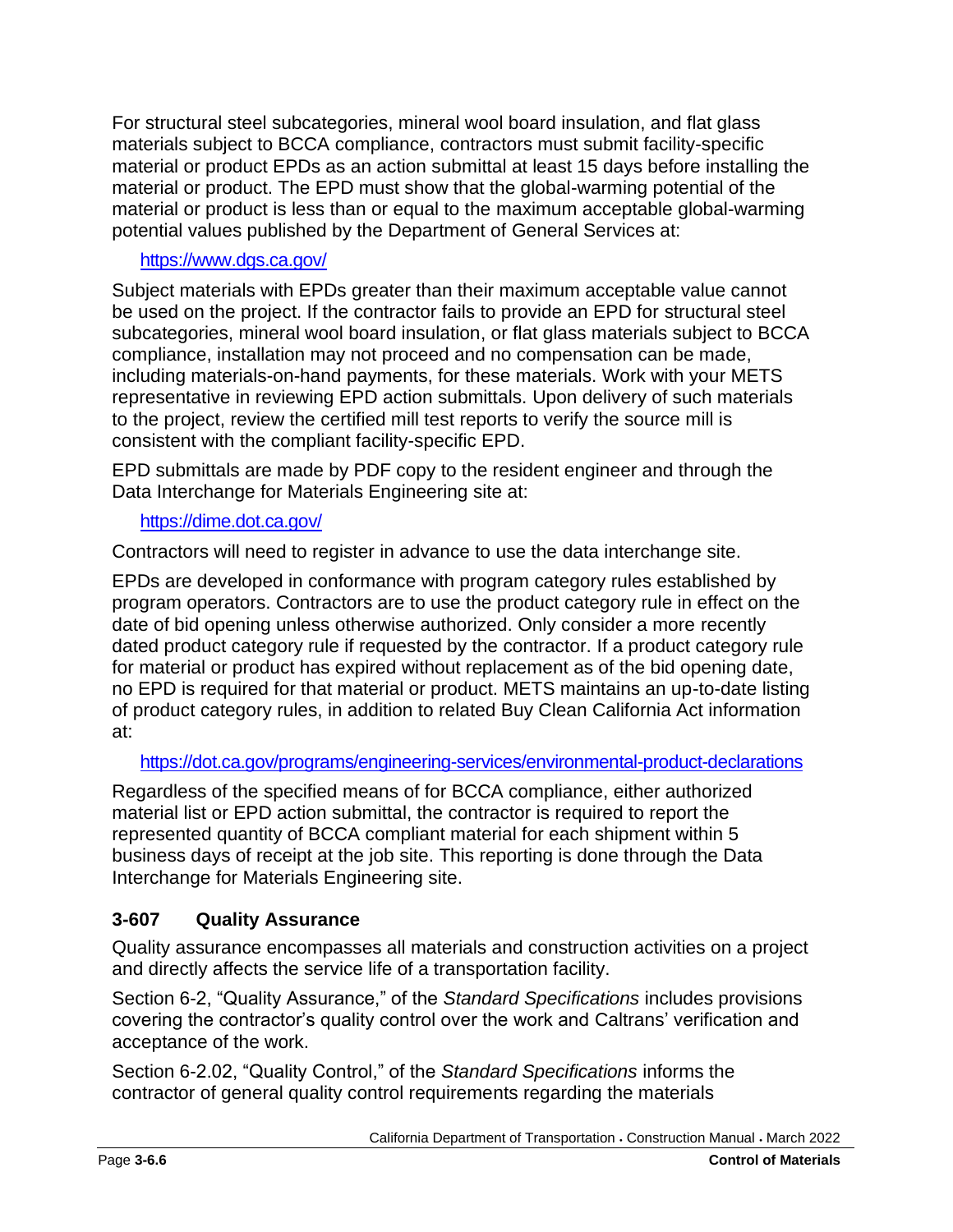incorporated into the work. Verify that the contractor maintains a quality control program that includes employing appropriate personnel and keeping thorough quality control records.

Section 6-2.03, "Department Acceptance," of the *Standard Specifications* allows the resident engineer access to the material sources to inspect, sample, and test materials for Department acceptance. Refer to Section 3-501, "General," of this manual for information regarding safe access.

Resident engineers and their authorized representatives have a primary duty to inspect the work and to sample and test the materials incorporated into the work to verify compliance with the *Standard Specifications*, special provisions, and plans.

Deduct retesting costs. Contact the district materials engineer who oversees the district materials lab for guidance on determining the costs. For hot mix asphalt verification retesting, refer to Section 39-2.01A(4)(b), "Job Mix Formula Verification," of the *Standard Specifications*.

Additional information about quality assurance can be found in the Division of Construction publication *Construction Quality Assurance Program Manual* at:

<https://dot.ca.gov/programs/construction/publications>

## <span id="page-8-0"></span>**3-608 Out-of-State Fabrication**

Section 6-2.01E, "Material Source Inspection and Testing," of the *Standard Specifications* includes deductions in payment for fabrication at some distance from Sacramento and Los Angeles. In addition, some special provisions may modify the amount to be deducted. Deduct the appropriate amount, applying it as an administrative deduction on estimates that include payment for the item. Use a standard description of "Out of State Inspect" on Form CEM-6101, "Project Record— Estimate Request." This deduction should be made in whole, when appropriate. However, if the deduction is large, the resident engineer has the option to deduct incremental amounts until the full deduction is made.

# <span id="page-8-1"></span>**3-609 Testing by Caltrans**

In addition to the California Test methods, the *Standard Specifications* contain references to the standards and tests of the American Association of State Highway and Transportation Officials and the American Society for Testing and Materials.

California test methods are available at:

<https://dot.ca.gov/programs/engineering-services/>

American Association of State Highway and Transportation Officials, American Society for Testing and Materials, and other test methods are available by clicking on the Material Standards (ASTM/AASHTO) link to get to the IHS Markit database.

Whenever samples are taken from materials sites, the resident engineer must assure that the samples are representative of material being used. Degradation and segregation may occur in aggregates between the processing operation and their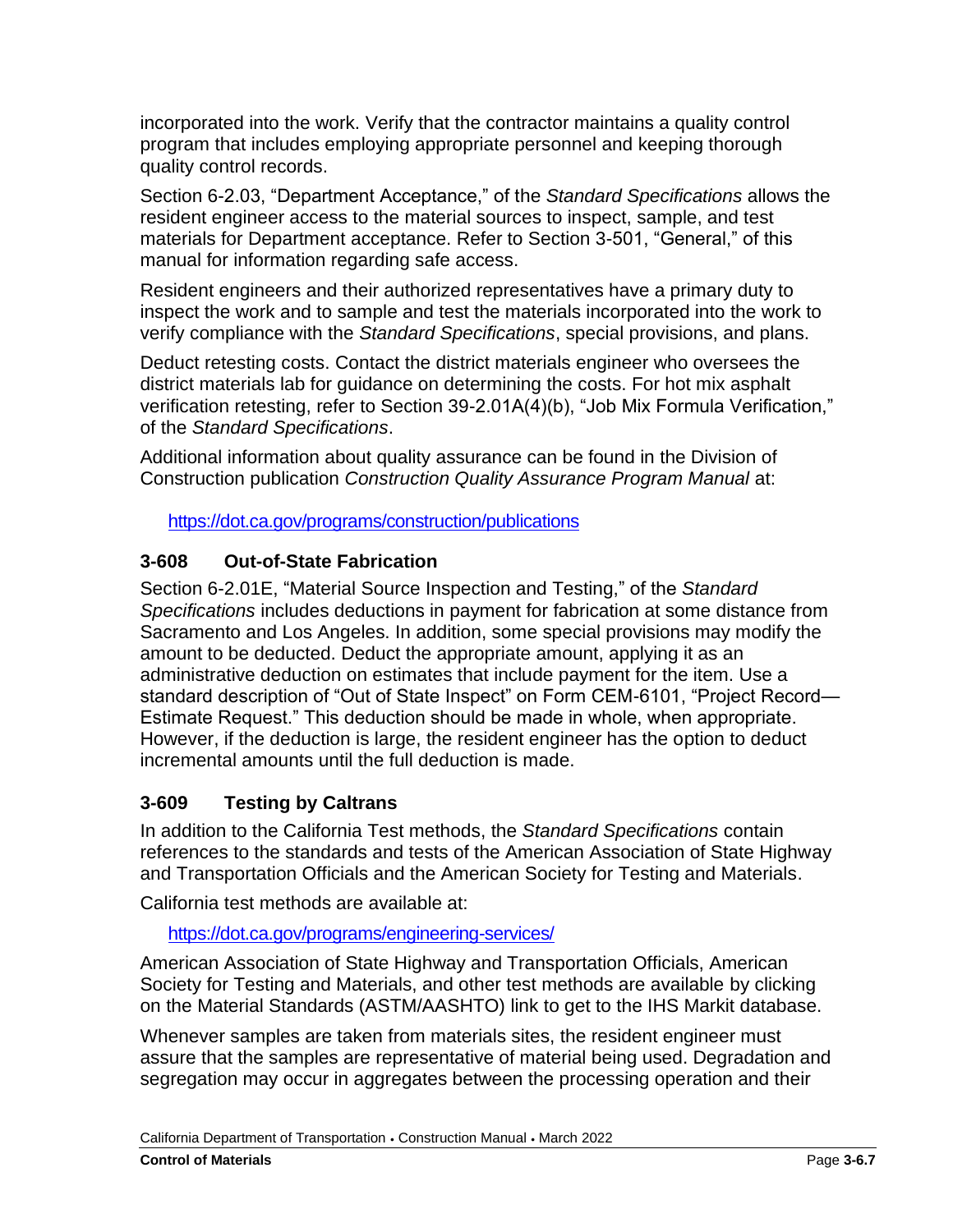incorporation in the work. The resident engineer cannot assume that material satisfactorily tested at the source or at the processing plant is still satisfactory at the job site. To assure specification compliance, confirm the contractor tests at the frequencies shown in the specifications as the material is being incorporated into the work. Also, perform and record acceptance sampling and testing as required by Section 6-1, "Sample Types and Frequencies," of this manual. Deliver acceptance samples to the district laboratory within 1 business day for projects within 50 miles and within 2 business days for projects more than 50 miles from the district laboratory, except where sampling or test methods conflict. Report acceptance test results to the contractor within 2 business days of receipt from the laboratory. The contractor must be advised that all test results are available for their inspection. Accordingly, test results must remain in the project files. Provide copies of acceptance tests to the contractor upon request.

## <span id="page-9-0"></span>3-609A Operating Range and Contract Compliance

Section 25, "Aggregate Subbases"; Section 26, "Aggregate Bases"; Section 27, "Cement Treated Bases"; Section 28, "Concrete Bases"; Section 37, "Bituminous Seals"; and Section 90, "Concrete," of the *Standard Specifications,* all contain provisions for an acceptable range of test results. If a test result fails to meet the requirements of the operating range but meets contract compliance, the contractor usually needs to make some change in operations to ensure that subsequent test results meet the operating range requirements. The resident engineer should document the contractor's actions and any off-site testing done before the next day's work.

If a test result fails to meet the specified value for contract compliance, the result should be treated just like any other failing test result. However, if the contractor writes a request, the resident engineer may consider leaving the material in place and applying the specified deduction, if the specifications allow. The contractor's written request, along with documentation of reasons for leaving the material in place and the contractor's actions, is sufficient for the contract records. A change order accepting out-of-specification material is not required in this case because the specifications provide the procedure for acceptance.

The resident engineer must inform the contractor promptly of test results that indicate unacceptable or borderline work.

# <span id="page-9-1"></span>**3-610 Testing by the Contractor**

The contractor must be satisfied at all times that the quality of materials entering the work and the work performed, regardless of who supplies the materials or performs the work, will meet the contract requirements. For acceptance of materials or work, resident engineers must not use as documentation any tests the contractor performs to control the work, except where verification testing is specified.